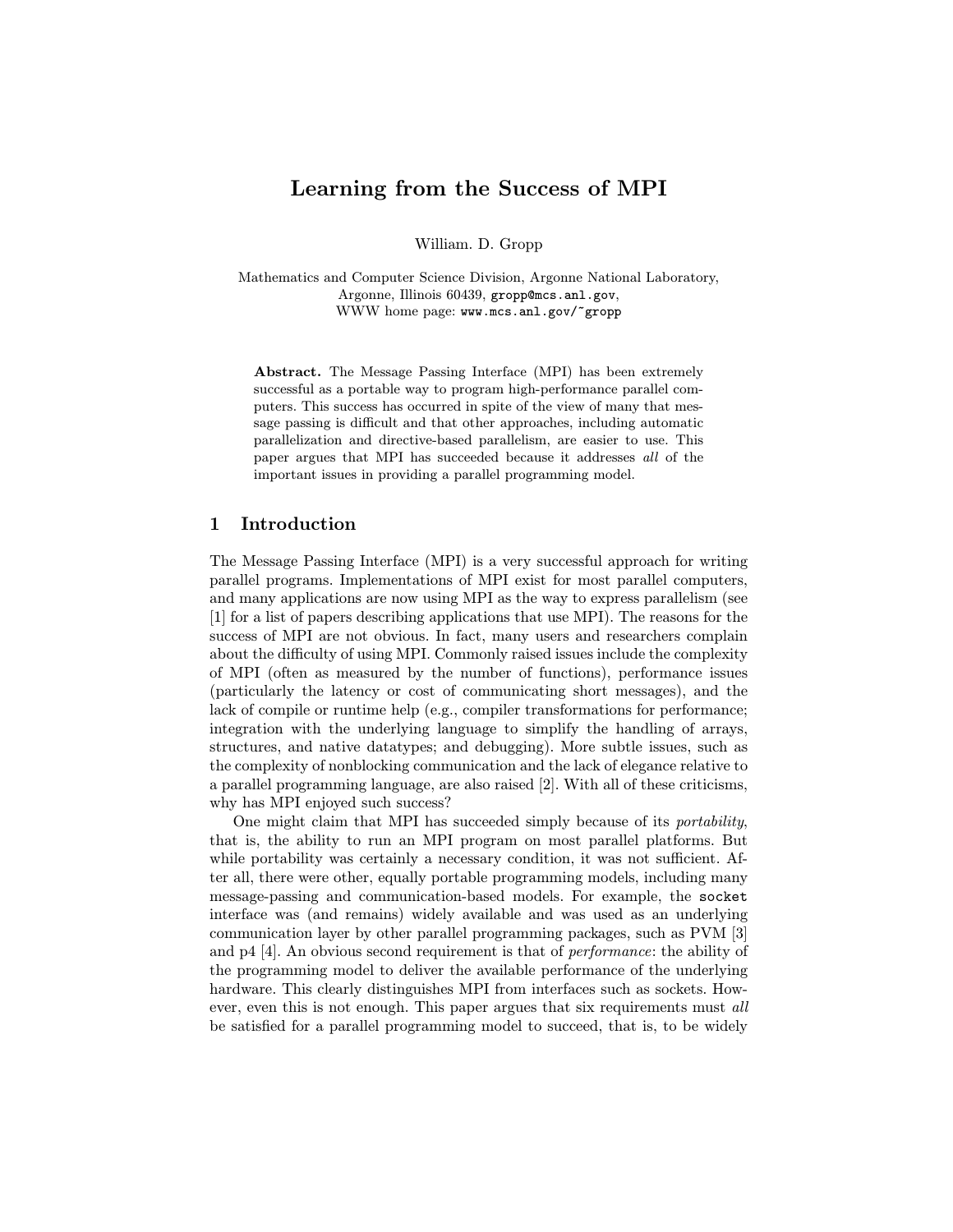adopted. Programming models that address a subset of these issues can be successfully applied to a subset of applications, but such models will not reach a wide audience in high-performance computing.

# 2 Necessary Properties

The MPI programming model describes how separate processes communicate. In MPI-1 [5], communication occurs either through point-to-point (two-party) message passing or through collective (multiparty) communication. Each MPI process executes a program in an address space that is private to that process.

## 2.1 Portability

Portability is the most important property of a programming model for highperformance parallel computing. The high-performance computing community is too small to dictate solutions and, in particular, to significantly influence the direction of commodity computing. Further, the lifetime of an application (often ten to twenty years, rarely less than five years) greatly exceeds the lifetime of any particularly parallel hardware. Hence, any application must be prepared to run effectively on many generations of parallel computer, and that goal is most easily achieved by using a portable programming model.

Portability, however, does not require taking a "lowest common denominator" approach. A good design allows the use of performance-enhancing features without mandating them. For example, the message-passing semantics of MPI allows for the direct copy of data from the user's send buffer to the receive buffer without any other copies.<sup>1</sup> However, systems that can't provide this direct copy (because of hardware limitations or operating system restrictions) are permitted, under the MPI model, to make one or more copies. Thus MPI programs remain portable while exploiting hardware capabilities.

Unfortuately, portability does not imply portability with performance, often called performance portability. Providing a way to achieve performance while maintaining portability is the second requirement.

## 2.2 Performance

MPI enables performance of applications in two ways. For small numbers of processors, MPI provides an effective way to manage the use of memory. To understand this, consider a typical parallel computer as shown in Figure 1.

The memory near the CPU, whether it is a large cache (symmetric multiprocessor) or cache and memory (cluster or NUMA), may be accessed more rapidly than far-away memory. Even for shared-memory computers, the ratio of the number of cycles needed to access memory in L1 cache and main memory is roughly a hundred; for large, more loosely connected systems the ratio can exceed ten to one hundred thousand. This large ratio, even between the cache and

<sup>&</sup>lt;sup>1</sup> This is sometimes called a zero-copy transfer.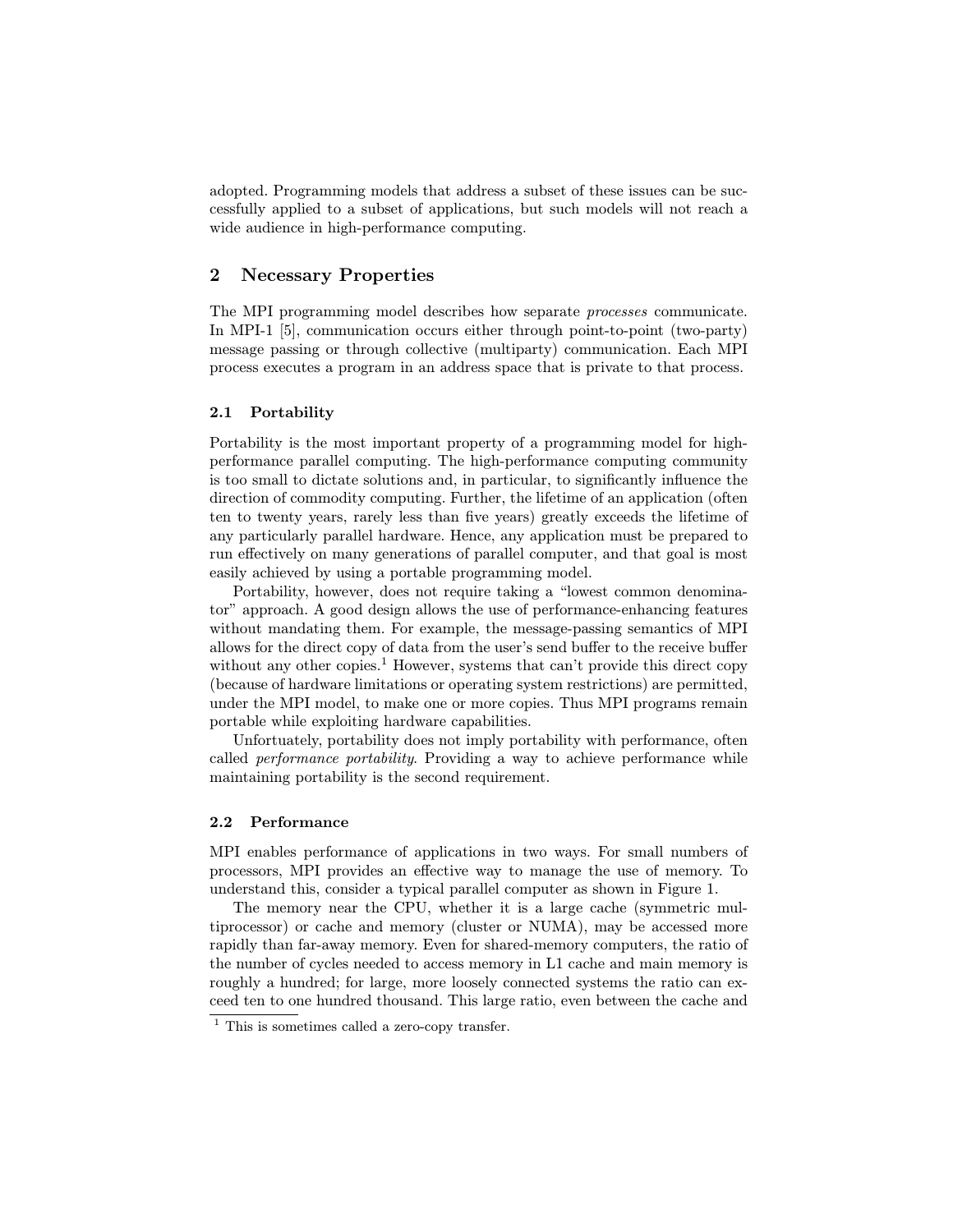

Fig. 1. A typical parallel computer

local memory, means that applications must carefully manage memory locality if they are to achieve high performance.

The separate processes of the MPI programming model provide a natural and effective match to this property of the hardware.

This is not a new approach. The C language provides register, originally intended to aid compilers in coping with a two-level memory hierarchy (registers and main memory). Some parallel languages, such as HPF [6], UPC [7], or CoArray Fortran [8], distiguish between local and shared data. Even programming models that do not recognize a distinction between local and remote memory, such as OpenMP, have implementations that often require techniques such as "first touch" to ensure that operations make effective use of cache. The MPI model, based on communicating processes, each with its own memory, is a good match to current hardware.

For large numbers of processors, MPI also provides effective means to develop scalable algorithms and programs. In particular, the collective communication and computing routines such as MPI Allreduce provide a way to express scalable operations without exposing system-specific features to the programmer. Also important for supporting scalability is the ability to express the most powerful scalable algorithms; this is discussed in Section 2.4.

Another contribution to MPI's performance comes from its ability to work with the best compilers; this is discussed in Section 2.5. Also discussed there is how MPI addresses the performance-tradeoffs in using threads with MPI programs.

Unfortunately, while MPI achieves both portability and performance, it does not achieve perfect performance portability, defined as providing a single source that runs at (near) acheivable peak performance on all platforms. This lack is sometimes given as a criticism of MPI, but it is a criticism that most other programming models also share. For example, Dongarra et al [9] describe six different ways to implement matrix-matrix multiply in Fortran for a single processor; not only is no one of the six optimal for all platforms but none of the six are optimal on modern cache-based systems. Another example is the very existence of vendor-optimized implementations of the Basic Linear Algebra Subroutines (BLAS). These are functionally simple and have implementations in Fortran and C; if compilers (good as they are) were capable of producing optimal code for these relatively simple routines, the hand-tuned (or machined-tuned [10]) versions would not be necessary. Thus, while performance portability is a desir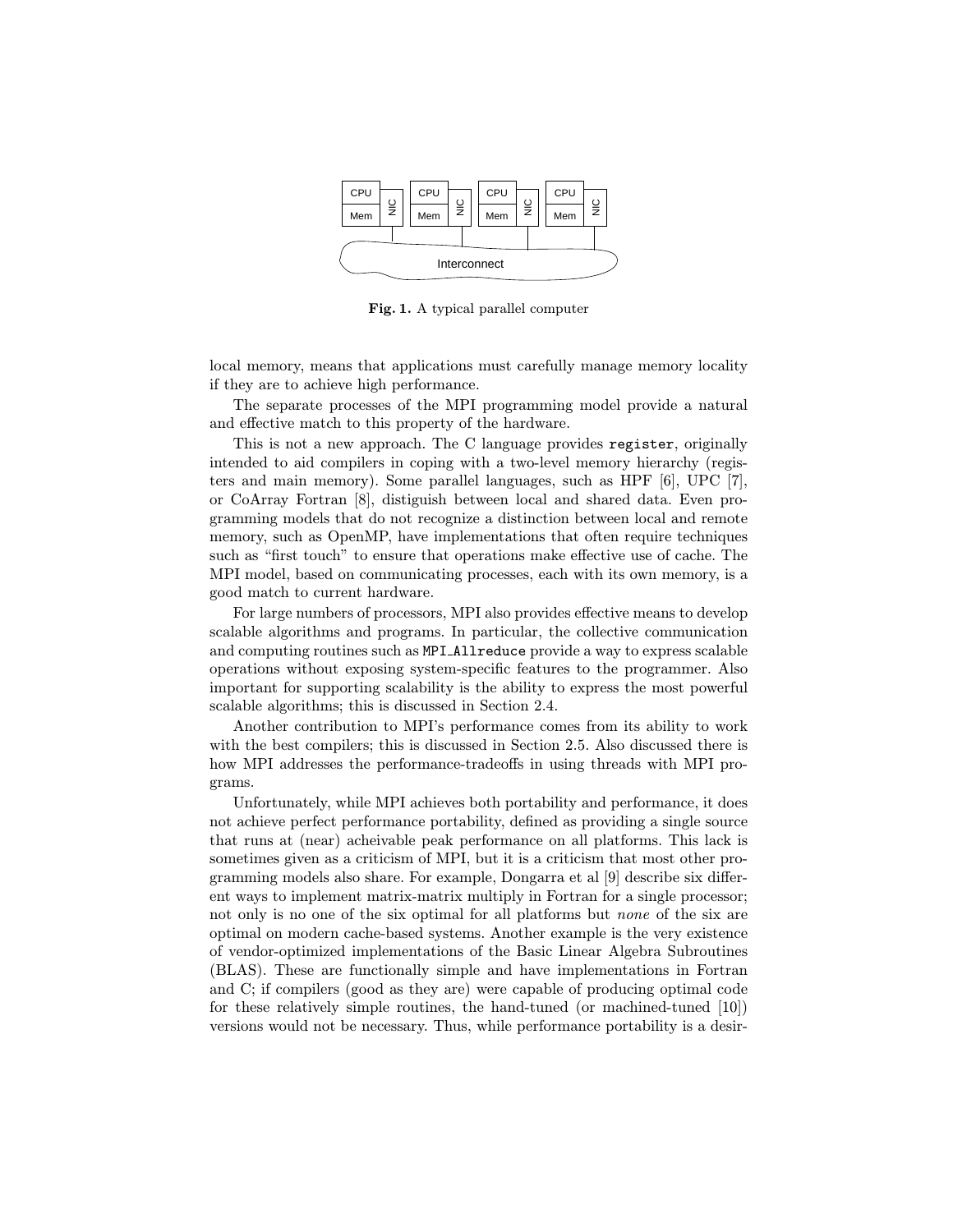able goal, it is unreasonable to expect parallel programming models to provide it when uniprocessor models cannot. This difficulty also explains why relying on compiler-discovered parallelism has usually failed: the problem remains too difficult. Thus a successful programming model must allow the programmer to help.

#### 2.3 Simplicity and Symmetry

The MPI model is often criticized as being large and complex, based on the number of routines (128 in MPI-1 with another 194 in MPI-2). The number of routines is not a relevant measure, however. Fortran, for example, has a large number of intrinsic functions; C and Java rely on a large suite of library routines to achieve external effects such as I/O and graphics; and common development frameworks have hundreds to thousands of methods.

A better measure of complexity is the number of concepts that the user must learn, along with the number of exceptions and special cases. Measured in these terms, MPI is actually very simple.

Using MPI requires learning only a few concepts. Many MPI programs can be written with only a few routines; several subsets of routines are commonly recommended, including ones with as few as six functions. Note the plural: for different purposes, different subsets of MPI are used. For example, some recommend using only collective communiation routines; others recommend only a few of the point-to-point routines. One key to the success of MPI is that these subsets can be used without learning the rest of MPI; in this sense, MPI is simple. Note that a smaller set of routines would not have provided this simplicity because, while some applications would find the routines that they needed, others would not.

Another sign of the effective design in MPI is the use of a single concept to solve multiple problems. This reduces both the number of items that a user must learn and the complexity of the implementation. For example, the MPI communicator both describes the group of communicating processes and provides a separate communication context that supports component-oriented software, described in more detail in Section 2.4. Another example is the MPI datatype; datatypes describe both the type (e.g., integer, real, or character) and layout (e.g., contiguous, strided, or indexed) of data. The MPI datatype solves the two problems of describing the types of data to allow for communication between systems with different data representations and of describing noncontiguous data layouts to allow an MPI implementation to implement zero-copy data transfers of noncontiguous data.

MPI also followed the principle of symmetry: wherever possible, routines were added to eliminate any exceptions. An example is the routine MPI Issend. MPI provides a number of different send modes that correspond to different, wellestablished communication approaches. Three of these modes are the regular send (MPI Send) and its nonblocking versions (MPI Isend), and the synchronous send (MPI Ssend). To maintain symmetry, MPI also provides the nonblocking synchronous send MPI Issend. This send mode is meaningful (see [11, Section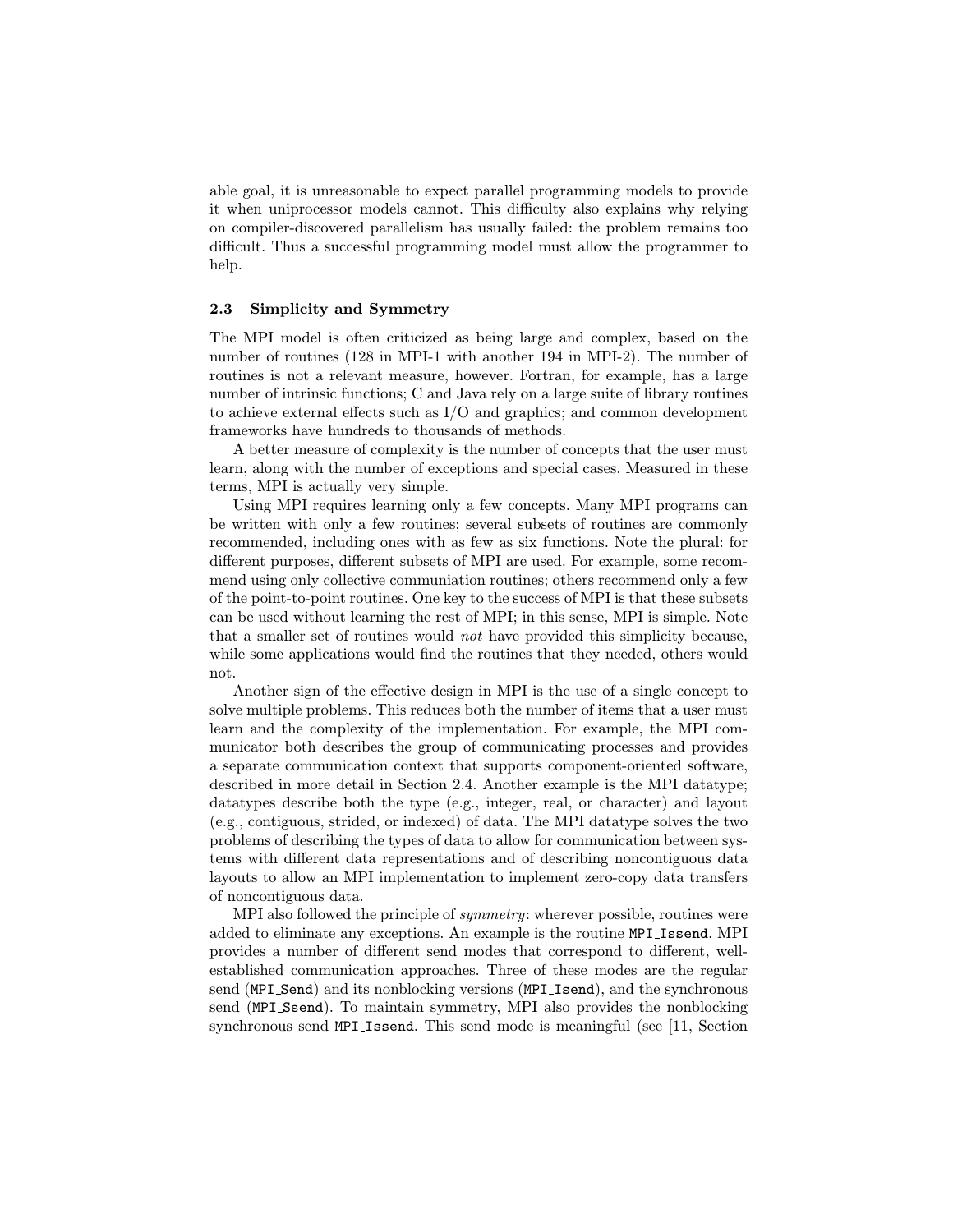7.6.1]) but is rarely used. Eliminating it would have removed a routine, slightly simplifying the MPI documentation and implementation. It would have created an exception, however. Instead of each MPI send mode having a nonblocking version, only some send modes would have nonblocking versions. Each such exception adds to the burden on the user and adds complexity: it is easy to forget about a routine that you never use; it is harder to remember arbitrary decisions on what is and is not available.

A place where MPI may have followed the principle of symmetry too far is in the large collection of routines for manipulating groups of processes. Particularly in MPI-1, the single routine MPI\_Comm\_split is all that is needed; few users need to manipulate groups at all. Once a routine working with MPI groups was introduced, however, symmetry required completing the set. Another place is in canceling of sends, where significant implementation complexity is required for an operation of dubious use.

Of course, more can be done to simplify the use of MPI. Some possible approaches are discussed in Section 3.1.

## 2.4 Modularity

Component-oriented software is becoming increasingly important. In commecial software, software components implementing a particular function are used to implement a clean, maintainable service. In high-performance computing, components are less common, with many applications being built as a monolithic code. However, as computational algorithms become more complex, the need to exploit software components embodying these algorithms increases.

For example, many modern numerical algorithms for the solution of partial differential equations are hierarchical, exploiting the structure of the underlying solution to provide a superior and scalable solution algorithm. Each level in that hierarchy may require a different solution algorithm; it is not unusual to have each level require a different decomposition of processes. Other examples are intelligent design automation programs that run application components such as fluid solvers and structural analysis codes under the control of a optimization algorithm.

MPI supports component-oriented software. Both describe the subset of processes participating in a component and to ensure that all MPI communication is kept within the component, MPI introduced the *communicator*.<sup>2</sup> Without something like a communicator, it is possible for a message sent by one component and intended for that component to be received by another component or by user code. MPI made reliable libraries possible.

Supporting modularity also means that certain powerful variable layout tricks (such as assuming that the variable a in an SPMD program is at the same address on all processors) must be modified to handle the case where each process may have a different stack-use history and variables may be dynamically allocated with different base addresses. Some programming models have assumed that all

 $2$  The context part of the communicator was inspired by Zipcode [12].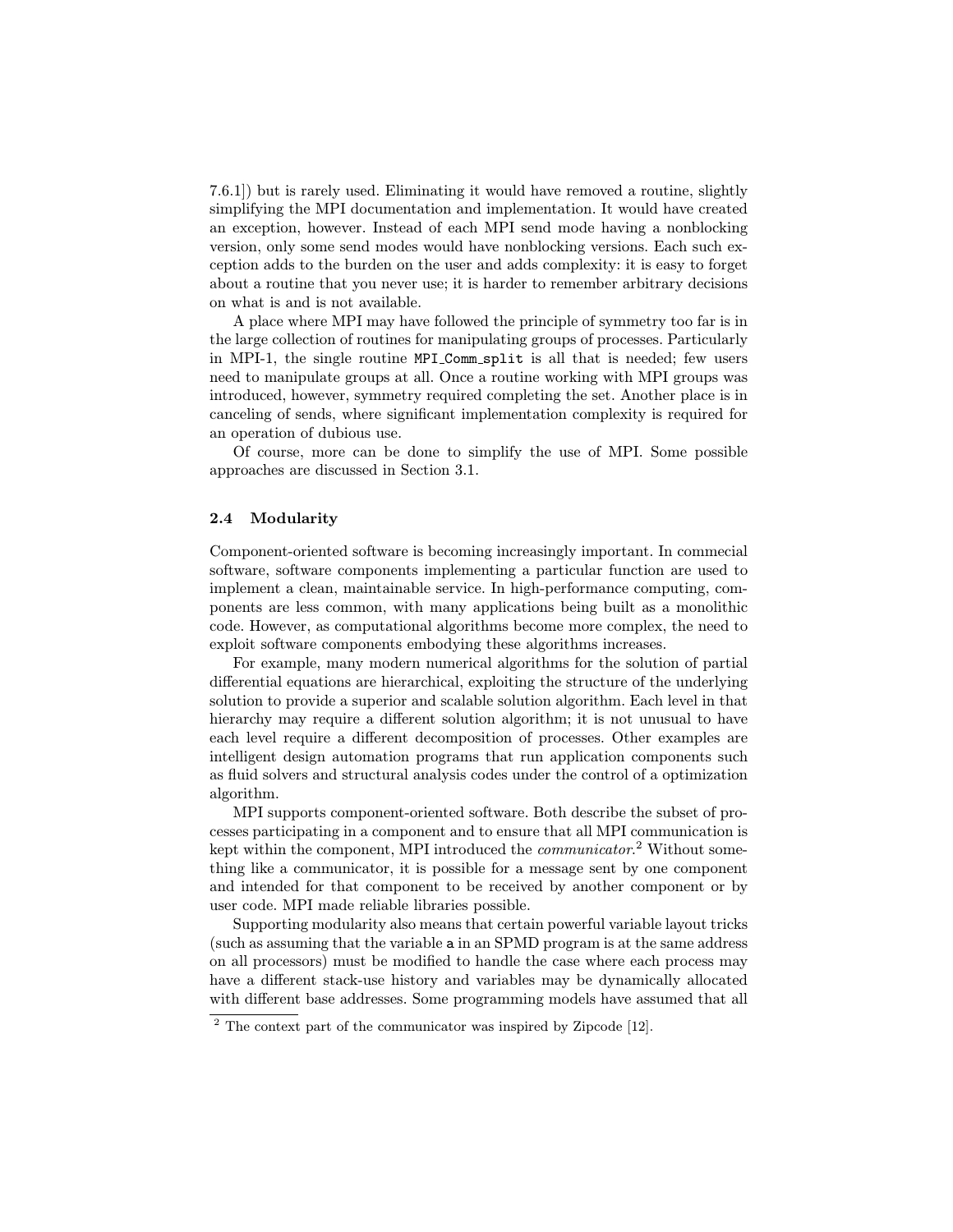processes have the same layout of local variables, making it difficult or impossible to use those programming models with modern adaptive algorithms.

Modularity also deals with the complexity of MPI. Many tools have been built using MPI to provide the communication substrate; these tools and libraries provide the kind of easy-to-use interface for domain-specific applications that some developers feel are important; for example, some of these tools eliminate all evidence of MPI from the user program. MPI makes those tools possible. Note that the user base of these domain-specific codes may be too small to justify vendor-support of a parallel programming model.

#### 2.5 Composability

One of the reasons for the continued success of Unix is the ease with which new solutions can be built by composing existing applications.

MPI was designed to work with other tools. This capability is vital, because the complexity of programs and hardware continues to increase. For example, the MPI specification was designed from the beginning to be thread-safe, since threaded parallelism was seen by the MPI Forum as a likely approach to systems built from a collection of SMP nodes. MPI-2 took this feature even further, acknowledging that there are performance tradeoffs in different degrees of threadedness and providing a mechanism for the user to request a particular level of thread support from the MPI library. Specificically, MPI defines several degrees of thread support. The first, called MPI THREAD SINGLE, specifies that there is a single thread of execution. This allows an MPI implementation to avoid the use of thread-locks or other techniques necessary to ensure correct behavior with multithreaded codes. Another level of thread support, MPI THREAD FUNNELLED, specifies that the process may have multiple threads but all MPI calls are made by one thread. This matches the common use of threads for loop parallelism, such as the most common uses of OpenMP. A third level, MPI THREAD MULTIPLE, allows multiple threads to make MPI calls. While these levels of thread support do introduce a small degree of complexity, they reflect MPI's pragmatic approach to providing a workable tool for high-performance computing.

The design of MPI as a library means that MPI operations cannot be optimized by a compiler. However, it also means that any MPI library can exploit the newest and best compilers and that the compiler can be developed without worrying about the impact of MPI on the generated code—from the compiler's point of view, MPI calls are simply generic function calls.<sup>3</sup> The ability of MPI to exploit improvements in other tools is called composability. Another example is in debuggers; because MPI is simply a library, any debugger can be used with MPI programs. Debuggers that are capable of handling multiple processes, such as TotalView [14], can immediately be used to debug MPI programs. Additional refinements, such as an interface to an abstraction of message passing that is

<sup>&</sup>lt;sup>3</sup> There are some conflicts between the MPI model and the Fortran language; these are discussed in [13, Section 10.2.2]. The issues are also not unique to MPI; for example, any asynchronous I/O library faces the same issues with Fortran.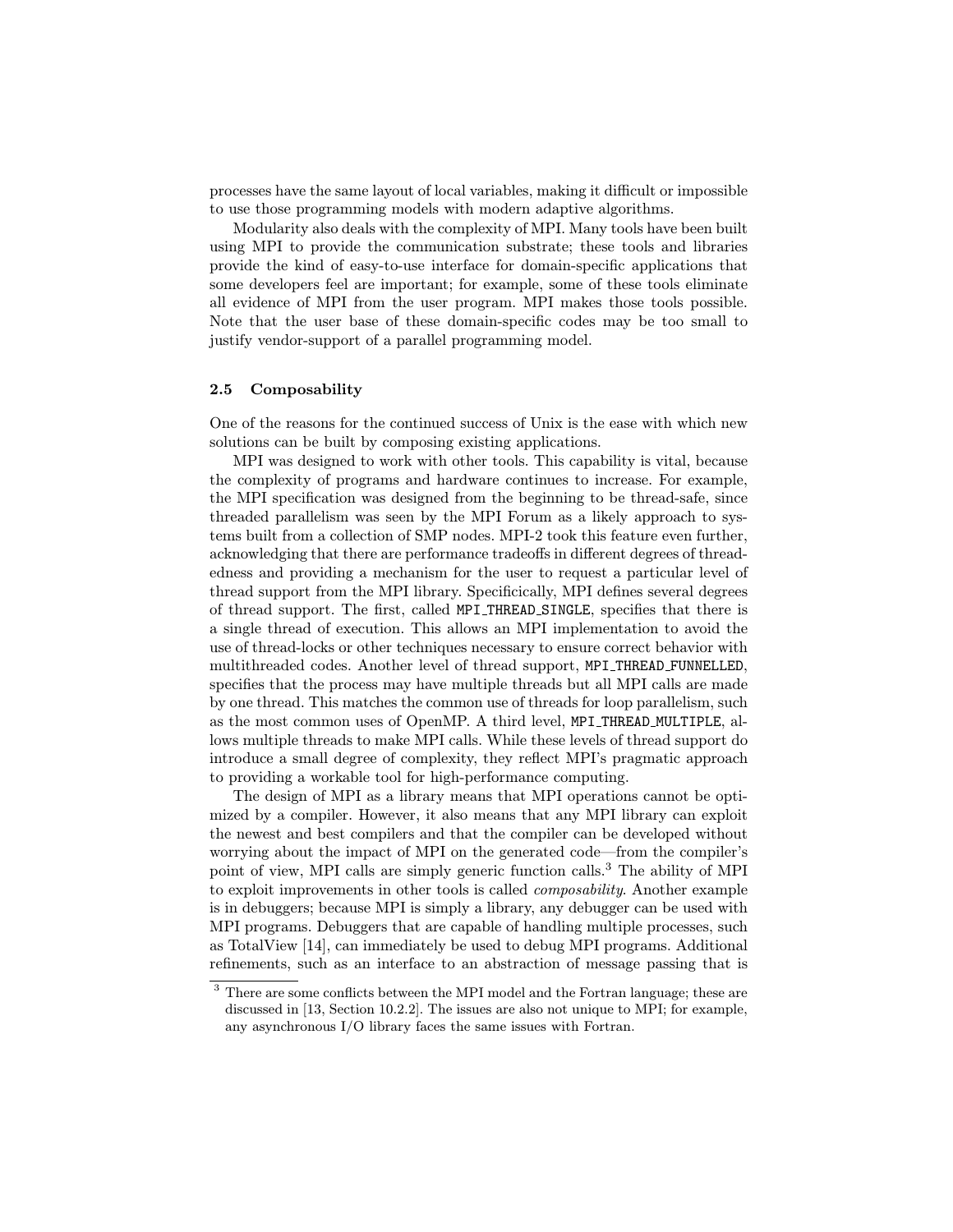described in [15], allows users to use the debugger to discover information about pending communication and unreceived messages.

More integrated approaches, such as language extensions, have the obvious benefits, but they also have significant costs. A major cost is the difficulty of exploiting advances in other tools and of developing and maintaining a large, integrated system.

OpenMP is an example of a programming model that achieves the effect of composability with the compilers because OpenMP requires essentially orthogonal changes to the compiler; that is, most of the compiler development can ignore the addition of OpenMP in a way that more integrated languages cannot.

## 2.6 Completeness

MPI provides a complete programming model. Any parallel algorithm can be implemented with MPI. Some parallel programming models have sacrified completeness for simplicity. For example, a number of programming models have required that synchronization happens only collectively for all processes or tasks. This requirement significantly simplifies the programming model and allows the use of special hardware affecting all processes. Many existing programs also fit into this model; data-parallel programs are natural candidates for this model. But as discussed in Section 2.4, many programs are becoming more complex and are exploiting software components. Such applications are difficult, if not impossible, to build using restrictive programming models.

Another way to look at this is that while many programs may not be easy under MPI, no program is impossible. MPI is sometimes called the "assembly language" of parallel programming. Those making this statement forget that C and Fortran have also been described as portable assembly languages. The generality of the approach should not be mistaken for an unnecessary complexity.

#### 2.7 Summary

Six different requirements have been discussed, along with how MPI addresses each. Each of these is *necessary* in a general-purpose parallel programming system.

Portability and performance are clearly required. Simplicity and symmetry cater to the user and make it easy to learn and use safely. Composibility is required to prevent the approach from being left behind by the advance of other tools such as compilers and debuggers.

Modularity, like completeness, is required to ensure that tools can be built on top of the programming model. Without modularity, a programming model is suitable only for turnkey applications. While those may be important and easy to identify as customers, they represent the past rather than the future.

Completeness, like modularity, is required to ensure that the model supports a large enough community. While this does not mean that everyone uses every function, it means that the functionality that a user may need is likely to be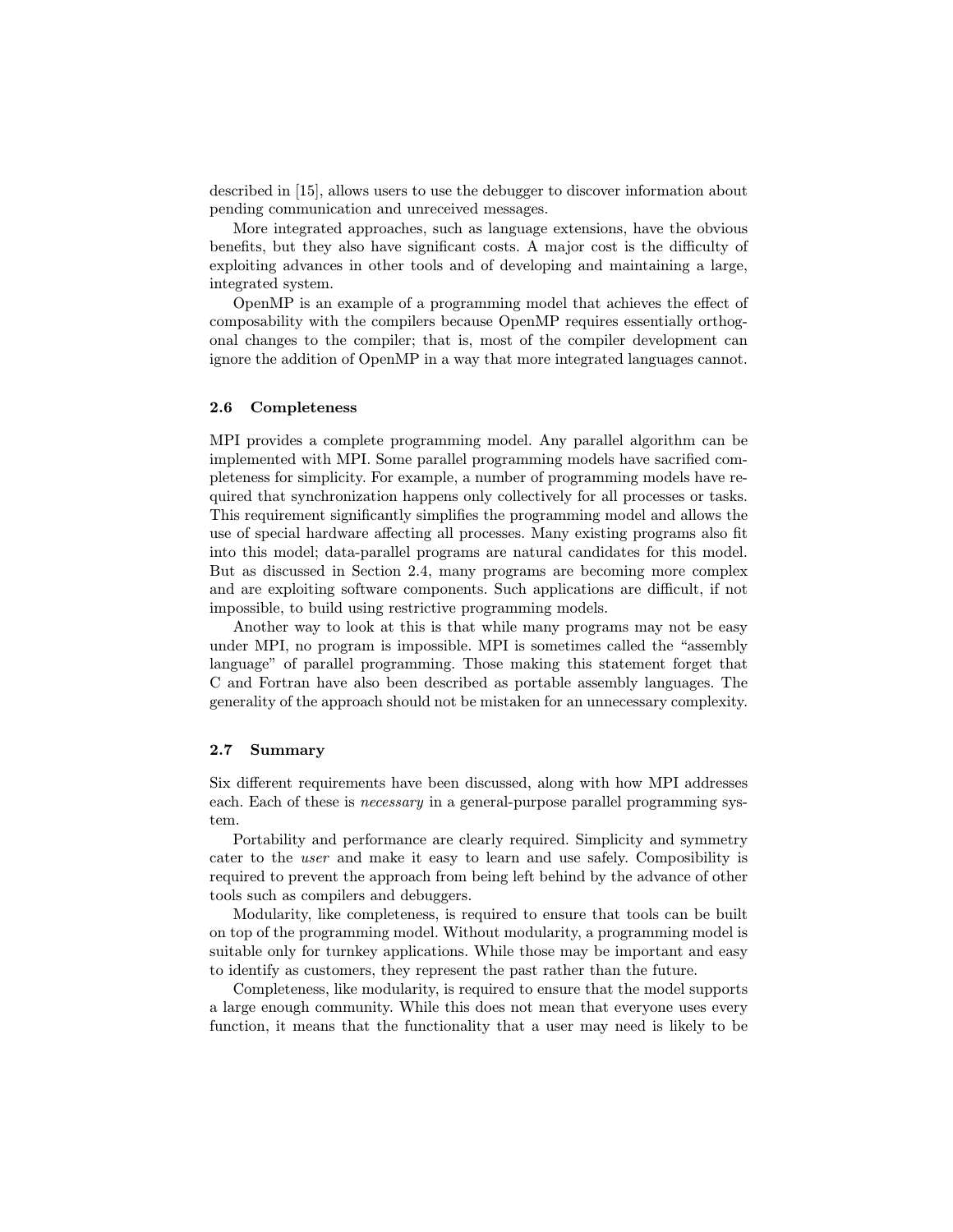present. An early poll of MPI users [16] in fact found that while no one was using all of the MPI-1 routines, essentially all MPI-1 routines were in use by someone.

The open standards process (see [17] for a description of the process used to develop MPI) was an important component in its success. Similar processes are being adopted by others; see [18] for a description of the principles and advantages of an open standards process.

# 3 Where Next?

MPI is not perfect. But any replacement will need to improve on all that MPI offers, particularly with respect to performance and modularity, without sacrificing the ability to express any parallel program. Three directions are open to investigation: improvements in the MPI programming model, better MPI implementations, and fundamentally new approaches to parallel computing.

## 3.1 Improving MPI

Where can MPI be improved? A number of evolutionary enhancements are possible, many of which can be made by creating tools that make it easier to build and maintain MPI programs.

- 1. Simpler interfaces. A compiler (or a preprocessor) could provide a simpler, integrated syntax. For example, Fortran 90 array syntax could be supported without requiring the user to create special MPI datatypes. Similarly, the MPI datatype for a C structure could be created automatically. Some tools for the latter already exist. Note that support for array syntax is an example of support for a subset of the MPI community, many of whom use data structures that do not map easily onto Fortran 90 arrays. A precompiler approach would maintain the composability of the tools, particularly if debuggers understood preprocessed code.
- 2. Elimination of function calls. There is no reason why a sophisticated system cannot remove the MPI routine calls and replace them with inline operations, including handling message matching. Such optimizations have been performed for Linda programs [19] and for MPI subsets [20]. Many compilers already perform similar operations for simple numerical functions like abs and sin. This enhancement can be achieved by using preprocessors or precompilers and thus can maintain the composability of MPI with the best compilers.
- 3. Additional tools and support for correctness and performance debugging. Such tools include editors that can connect send and receive operations so that both ends of the operation are presented to the programmer, or performance tools for massively parallel programs. (Tools such as Vampir and Jumpshot [21] are a good start, but much more can be done to integrate the performance tool with source-code editors and performance predictors.)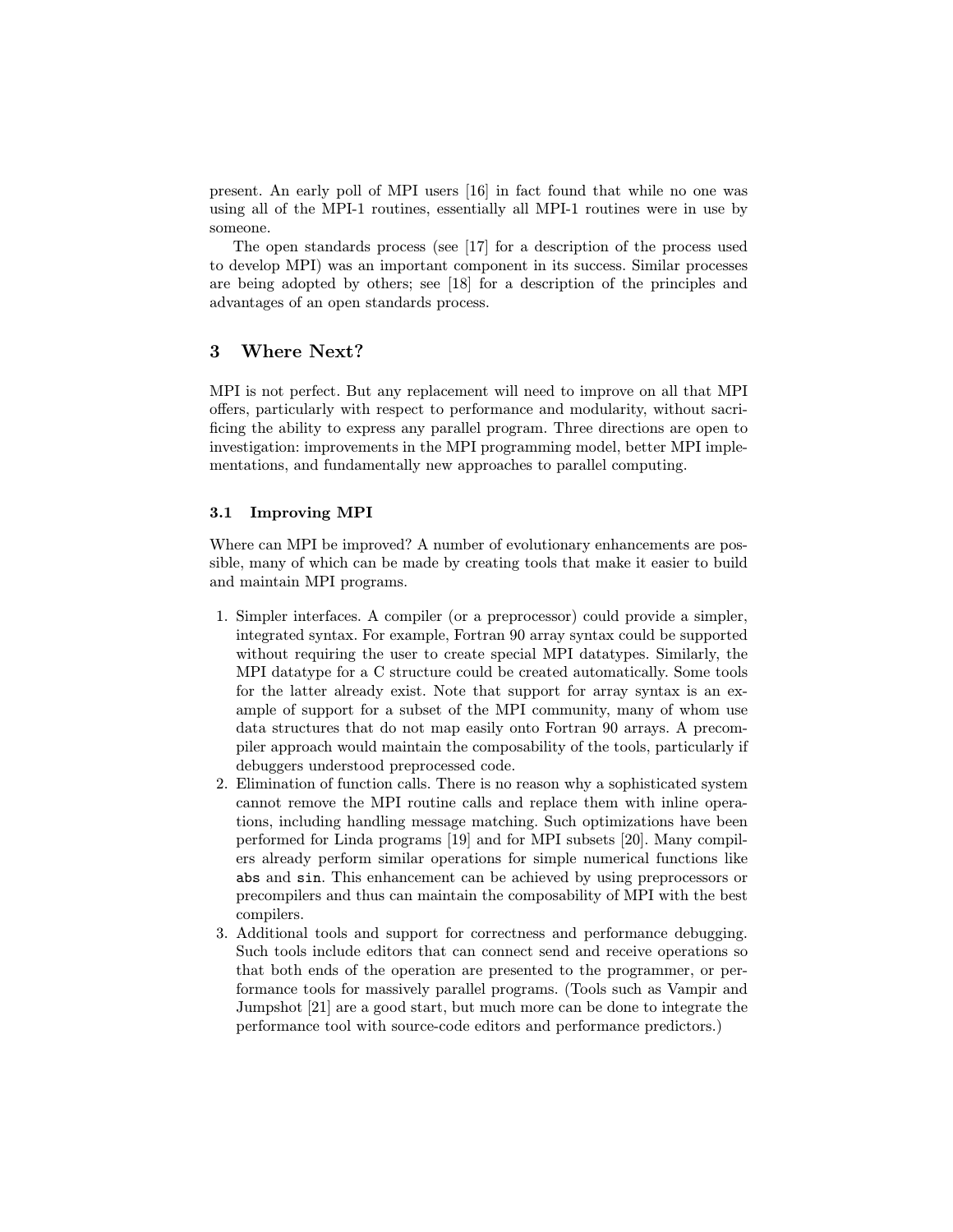4. Changes to MPI itself, such as read-modify-write additions to the remote memory access operations in MPI-2. It turns out to be surprisingly difficult to implement an atomic fetch-and-increment operation [22, Section 6.5.4] in MPI-2 using remote memory operations (it is quite easy using threads, but that usually entails a performance penalty).

## 3.2 Improving MPI Implementations

Having an implementation of MPI is just the beginning. Just as the first compilers stimulated work in creating better compilers by finding better ways to produce quality code, MPI implementations are stimulating work on better approaches for implementing the features of MPI. Early work along this line looked at better ways to implement the MPI datatypes [23, 24]. Other interesting work includes the use of threads to provide a lightweight MPI implementation [25, 26]. This work is particularly interesting because it involves code transformations to ensure that the MPI process model is preserved within a single, multithreaded Unix process.

In fact, several implementations of MPI fail to achieve the available asymptotic bandwidth or latency. For example, at least two implementations from different vendors perform unnecessary copies (in one case because of layering MPI over a lower-level software that does not match MPI's message-passing semantics). These implementations can be significantly improved. They also underscore the risk in evaluating the design of a programming model based on a particular implementation.

- 1. Improvement of the implementation of collective routines for most platforms. One reason, ironically, is that the MPI point-to-point communication routines on which most MPI implementations build their collective routines are too high level. An alternative approach is to build the collective routines on top of stream-oriented methods that understand MPI datatypes.
- 2. Optimization for new hardware, such as implementations of VIA or Infiniband. Work in this direction is already taking place, but more can be done, particularly for collective (as opposed to point-to-point) communication.
- 3. Wide area networks (1000 km and more). In this situation, the steps used to send a message can be tuned to this high-latency situation. In particular, approaches that implement speculative receives [27], strategies that make use of quality of service [28], or alternatives to  $IP/TCP$  may be able to achieve better performance.
- 4. Scaling to more than 10,000 processes. Among other things, this requires better handling of internal buffers; also, some of the routines for managing process mappings (e.g., MPI Graph create) do not have scalable definitions.
- 5. Parallel I/O, particularly for clusters. While parallel file systems such as PVFS [29] provide support for I/O on clusters, much more needs to be done, particularly in the areas of communication aggregation and in reliability in the presence of faults.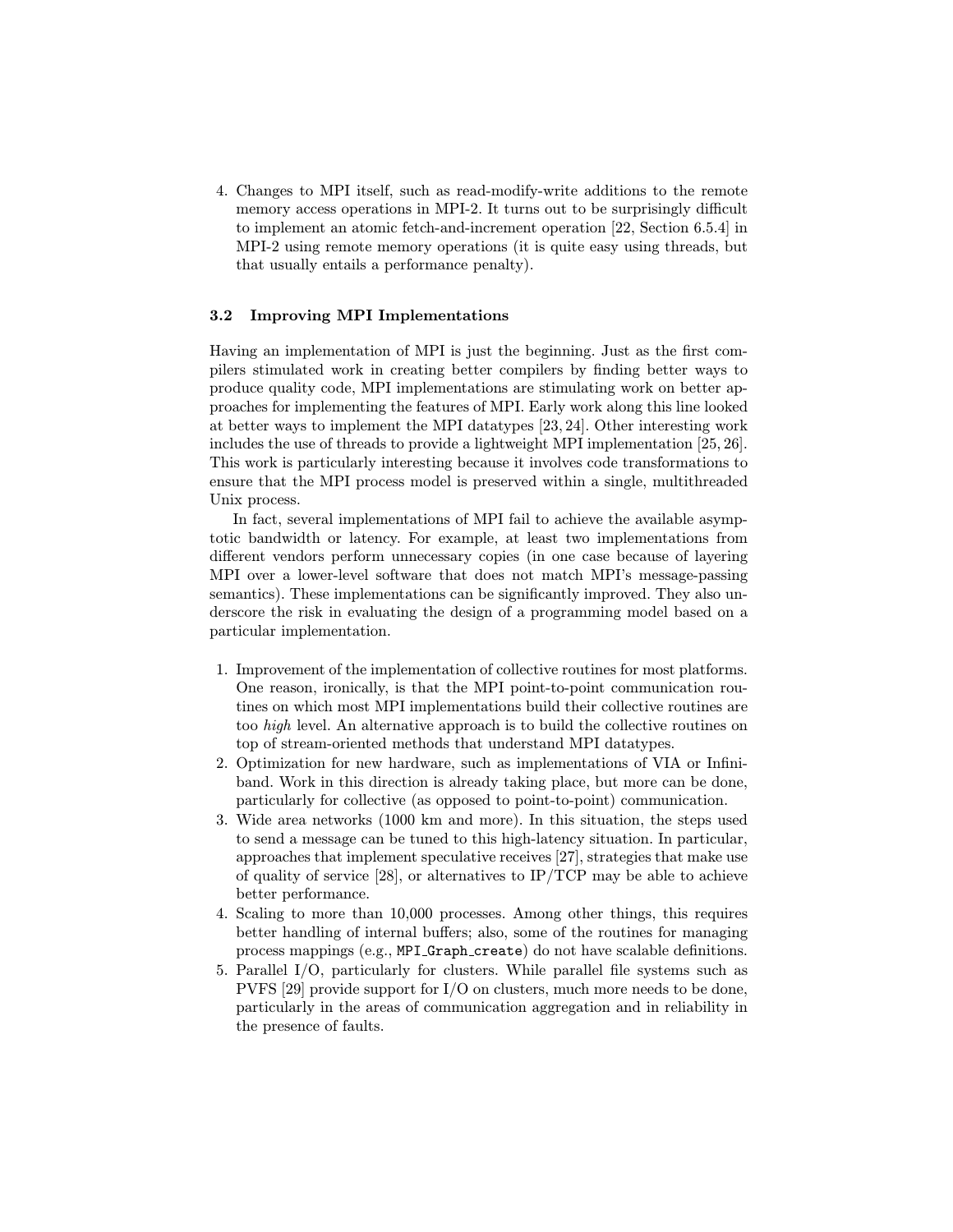- 6. Fault tolerance. The MPI intercommunicator (providing for communication between two groups of processes) provides an elegant mechanism for generalizing the usual "two party" approach to fault tolerance. Few MPI implementations support fault tolerance in this situation, and little has been done to develop intercommunicator collective routines that provide a well-specified behavior in the presence of faults.
- 7. Thread-safe and efficient implementations for the support of "mixed model" (message-passing plus threads) programming. The need to ensure threadsafety of an MPI implementation used with threads can significantly increase latency. Architecting an MPI implementation to avoid or reduce these penalties remains a challenge.

## 3.3 New Directions

In addition to improving MPI and enhancing MPI implementations, more revolutionary efforts should be explored.

One major need is for a better match of programming models to the multilevel memory hierarchies that the speed of light imposes, without adding unmanageable complexity. Instead of denying the importance of hierarchical memory, we need a memory centric view of computing.

MPI's performance comes partly by accident; the two-level memory model is better than a one-level memory model at allowing the programmer to work with the system to achieve performance. But a better approach needs to be found.

Two branches seem promising. One is to develop programming models targeted at hardware similar in organization to what we have today (see Figure 1). The other is to codevelop both new hardware and new programming models. For example, hardware built from processor-in-memory, together with hardware support for rapid communication of functions might be combined with a programming model that assumed distributed control. The Tera MTA architecture may be a step in such a direction, by providing extensive hardware support for latency hiding by extensive use of hardware threads. In either case, better techniques must be provided for both data transfer and data synchronization.

Another major need is to make it harder to write incorrect programs. A strength of MPI is that incorrect programs are usually deterministic, simplifying the debugging process compared to the race conditions that plague sharedmemory programming. The synchronous send modes (e.g., MPI\_Ssend) may also be used to ensure that a program has no dependence on message buffering.

## 4 Conclusion

The lessons from MPI can be summed up as follows: It is more important to make the hard things possible than it is to make the easy things easy. Future programming models must concentrate on helping programmers with what is hard, including the realities of memory hierarchies and the difficulties in reasoning about concurrent threads of control.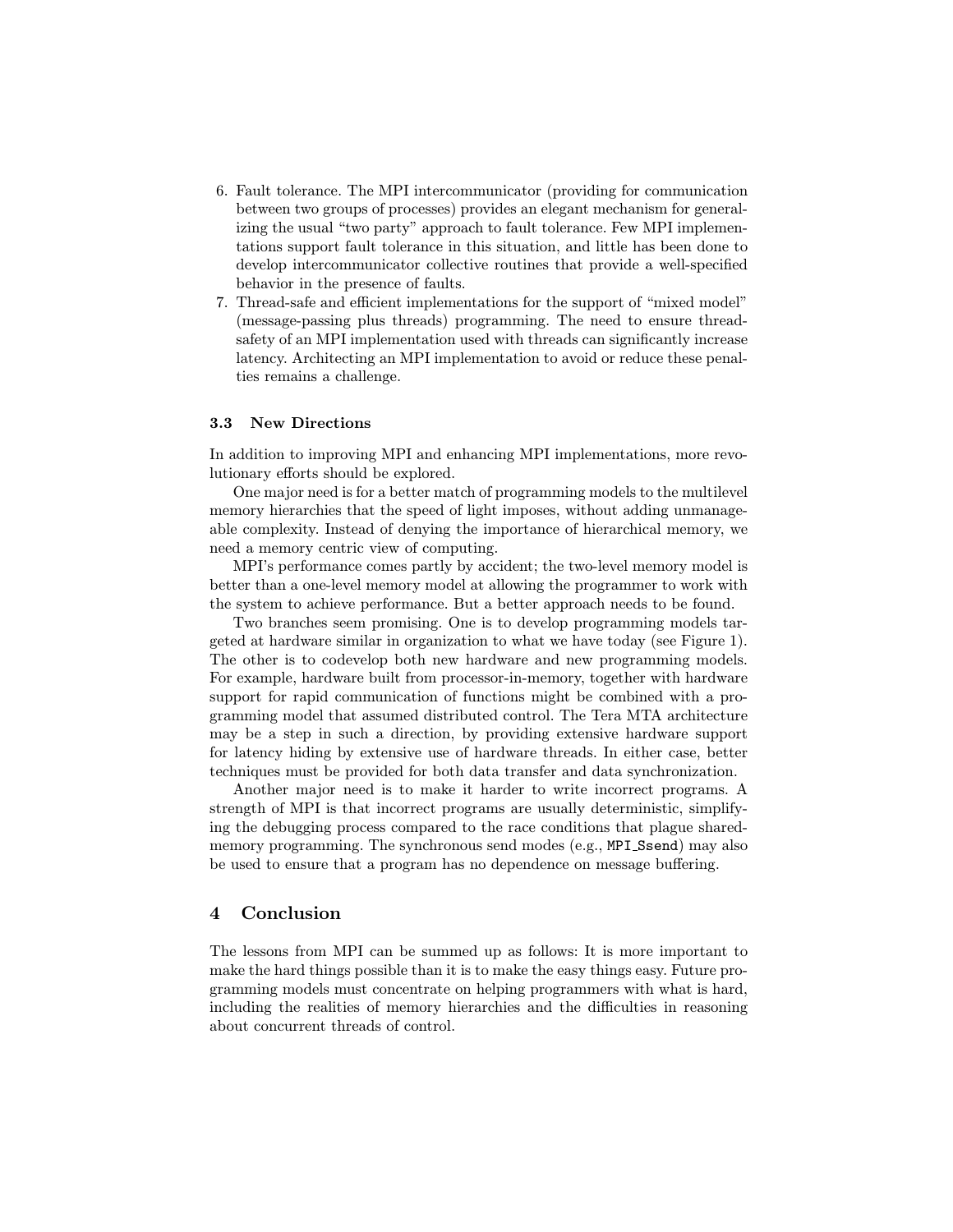## Acknowledgment

This work was supported by the Mathematical, Information, and Computational Sciences Division subprogram of the Office of Advanced Scientific Computing Research, U.S. Department of Energy, under Contract W-31-109-Eng-38.

# References

- 1. Papers about MPI (2001) www.mcs.anl.gov/mpi/papers.
- 2. Hansen, P.B.: An evaluation of the Message-Passing Interface. ACM SIGPLAN Notices 33 (1998) 65–72
- 3. Geist, A., Beguelin, A., Dongarra, J., Jiang, W., Manchek, B., Sunderam, V.: PVM: Parallel Virtual Machine—A User's Guide and Tutorial for Network Parallel Computing. MIT Press, Cambridge, MA. (1994)
- 4. Boyle, J., Butler, R., Disz, T., Glickfeld, B., Lusk, E., Overbeek, R., Patterson, J., Stevens, R.: Portable Programs for Parallel Processors. Holt, Rinehart, and Winston, New York (1987)
- 5. Message Passing Interface Forum: MPI: A Message-Passing Interface standard. International Journal of Supercomputer Applications 8 (1994) 165–414
- 6. Koelbel, C.H., Loveman, D.B., Schreiber, R.S., Jr., G.L.S., Zosel, M.E.: The High Performance Fortran Handbook. MIT Press, Cambridge, MA (1993)
- 7. Carlson, W.W., Draper, J.M., Culler, D., Yelick, K., Brooks, E., Warren, K.: Introduction to UPC and language specification. Technical Report CCS-TR-99-157, Center for Computing Sciences, IDA, Bowie, MD (1999)
- 8. Numrich, R.W., Reid, J.: Co-Array Fortran for parallel programming. ACM SIG-PLAN FORTRAN Forum 17 (1998) 1–31
- 9. Dongarra, J., Gustavson, F., Karp, A.: Implementing linear algebra algorithms for dense matrices on a vector pipeline machine. SIAM Review 26 (1984) 91–112
- 10. Whaley, R.C., Petitet, A., Dongarra, J.J.: Automated empirical optimizations of software and the ATLAS project. Parallel Computing 27 (2001) 3–35
- 11. Gropp, W., Lusk, E., Skjellum, A.: Using MPI: Portable Parallel Programming with the Message Passing Interface, 2nd edition. MIT Press, Cambridge, MA (1999)
- 12. Skjellum, A., Smith, S.G., Doss, N.E., Leung, A.P., Morari, M.: The design and evolution of Zipcode. Parallel Computing 20 (1994) 565–596
- 13. Message Passing Interface Forum: MPI2: A message passing interface standard. International Journal of High Performance Computing Applications 12 (1998) 1– 299
- 14. TotalView Multiprocess Debugger/Analyzer (2000) http://www.etnus.com/Products/TotalView.
- 15. Cownie, J., Gropp, W.: A standard interface for debugger access to message queue information in MPI. In Dongarra, J., Luque, E., Margalef, T., eds.: Recent Advances in Parallel Virtual Machine and Message Passing Interface. Volume 1697 of Lecture Notes in Computer Science., Berlin, Springer (1999) 51–58
- 16. MPI poll '95 (1995) http://www.dcs.ed.ac.uk/home/trollius/www.osc.edu/Lam/ mpi/mpi poll.html.
- 17. Hempel, R., Walker, D.W.: The emergence of the MPI message passing standard for parallel computing. Computer Standards and Interfaces 21 (1999) 51–62